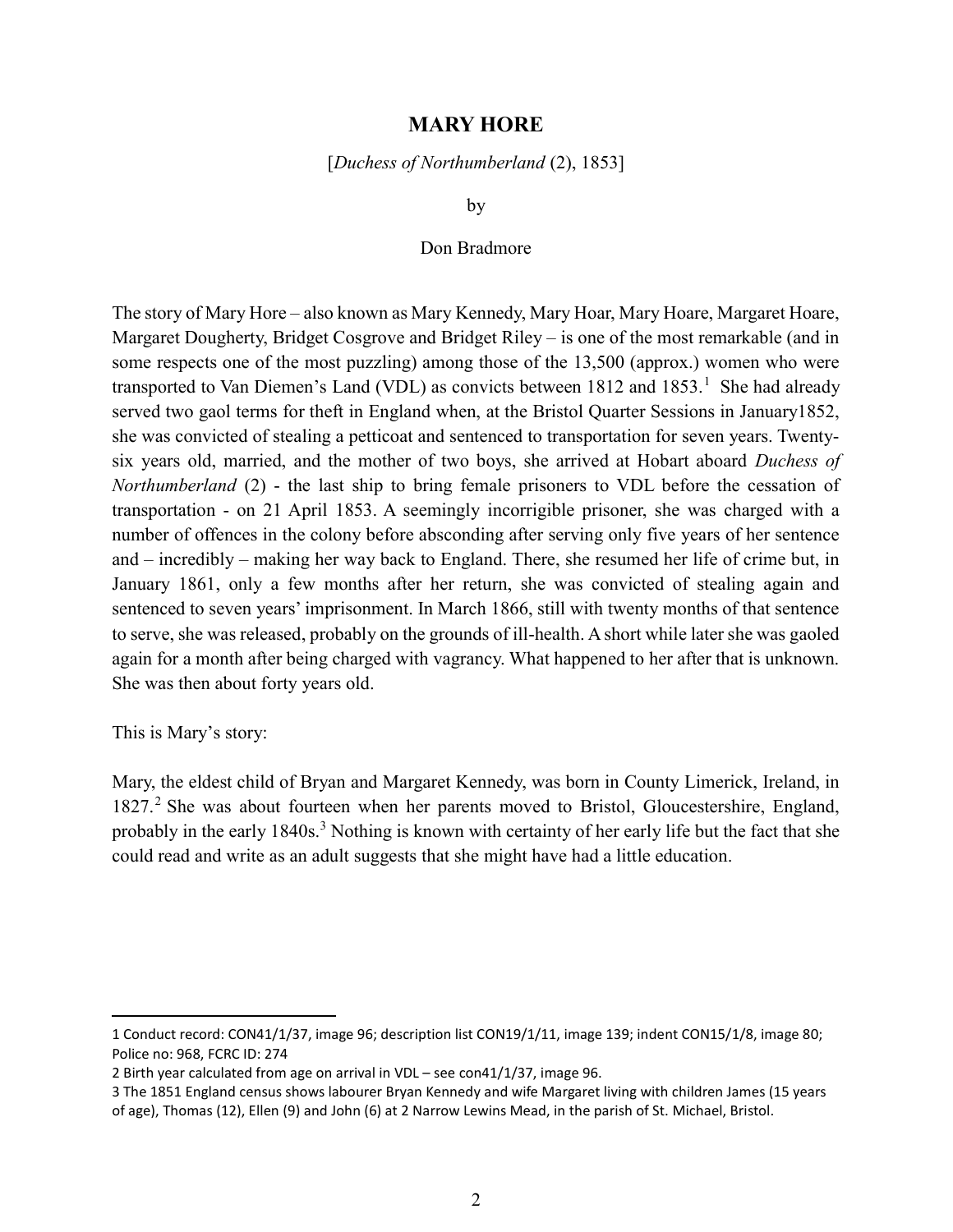In late 1848, Mary, then twenty-one years old, married John Hore, about twenty-six, a mason's labourer.<sup>4</sup> In the following year, she gave birth to a son, Michael. He was baptised at Clifton, Gloucester, on 14 October 1849.<sup>5</sup>

Soon afterwards, Mary was convicted of the theft of some items of bedding at Bristol. On 4 January 1850, she was sentenced to four months' gaol.<sup>6</sup> Unfortunately, that prison experience did nothing to deter her from further crime. On 9 April 1851, just twelve months after her release, she was convicted of larceny again. She had stolen an iron pot. She was gaoled again, this time for six months. $^7$ 

It is likely that Mary was pregnant as she started this second term of imprisonment. Towards the end of 1851, she gave birth to a second son, James. Although the exact date of his birth has not been located, the England census of March 1851 shows her living with husband, John, and one child, Michael, at 115 Cannon Court, Lewins Mead, in the parish of St. James, Bristol.<sup>8</sup> It seems, therefore, that James was born after her release from prison in late  $1851.^9$ 

Only two or three months after the birth, Mary was charged with larceny for the third time! At her trial at the Bristol Quarter Sessions on 4 January 1852, she was convicted of the theft of wearing apparel – a flannel petticoat. Although the value of the stolen item was only one shilling and sixpence, she was sentenced to transportation for seven years, her two prior convictions counting heavily against her.<sup>10</sup>

After the trial, Mary was held for some weeks at Bristol Gaol before being transferred to Millbank Prison, London, on 3 March 1852, to await transportation to VDL.<sup>11</sup> While she was there, her parents forwarded a petition to Sir George Grey, the Home Secretary, humbly begging for mitigation of her sentence. Dated 15 June 1852, their appeal was based on the grounds that the value of the item that Mary had stolen was 'trifling'; that her crime had been committed when she was 'partially inebriated'; that the crime had been instigated by 'badly disposed persons' in whose company she had unfortunately been at that time; that she was 'truly penitent' for what she had

<sup>4 &#</sup>x27;England & Wales Marriages 1837-2005' (Vol. 11, page 241) via FCRC d/base at www.femaleconvicts.org.au.

<sup>5</sup> Michael: baptism - Clifton, Gloucestershire, 14 October 1849 ('England Births and Baptisms 1538-1975') via FCRC d/base at www.femaleconvicts.org

<sup>6</sup> Criminal register: Bristol Quarter Sessions, 4 January 1850. FCRC d/base, via findmypast.co.uk.)

<sup>7</sup> Criminal register: Bristol Quarter Sessions, 9 April; 1851. FCRC d/base, via findmypast.co.uk.)

<sup>81851</sup> England census, ref. H.O. 107/1950, via FCRC, Hobart. The census shows the surname of the couple as 'with surname shown as 'Hoare'.

<sup>9</sup> In their petition for mitigation of Mary's sentence, dated 7 June 1852, Mary's parents state that she is the mother of two young children. See Petition Register, Bristol Gaol, Ref: 339/2, via FCRC website.

<sup>10</sup> Bristol Times and Mirror, 10 January 1852.

<sup>11</sup> Millbank Prison Register shows Mary as prisoner No: 4338, aged 23, arriving from Bristol Gaol on 3 March 1852 and discharged to Duchess of Northumberland on 16 November that year (FCRC d/base); shipping details: http://members.iinet.net.au/~perthdps/convicts/shipsTAS.html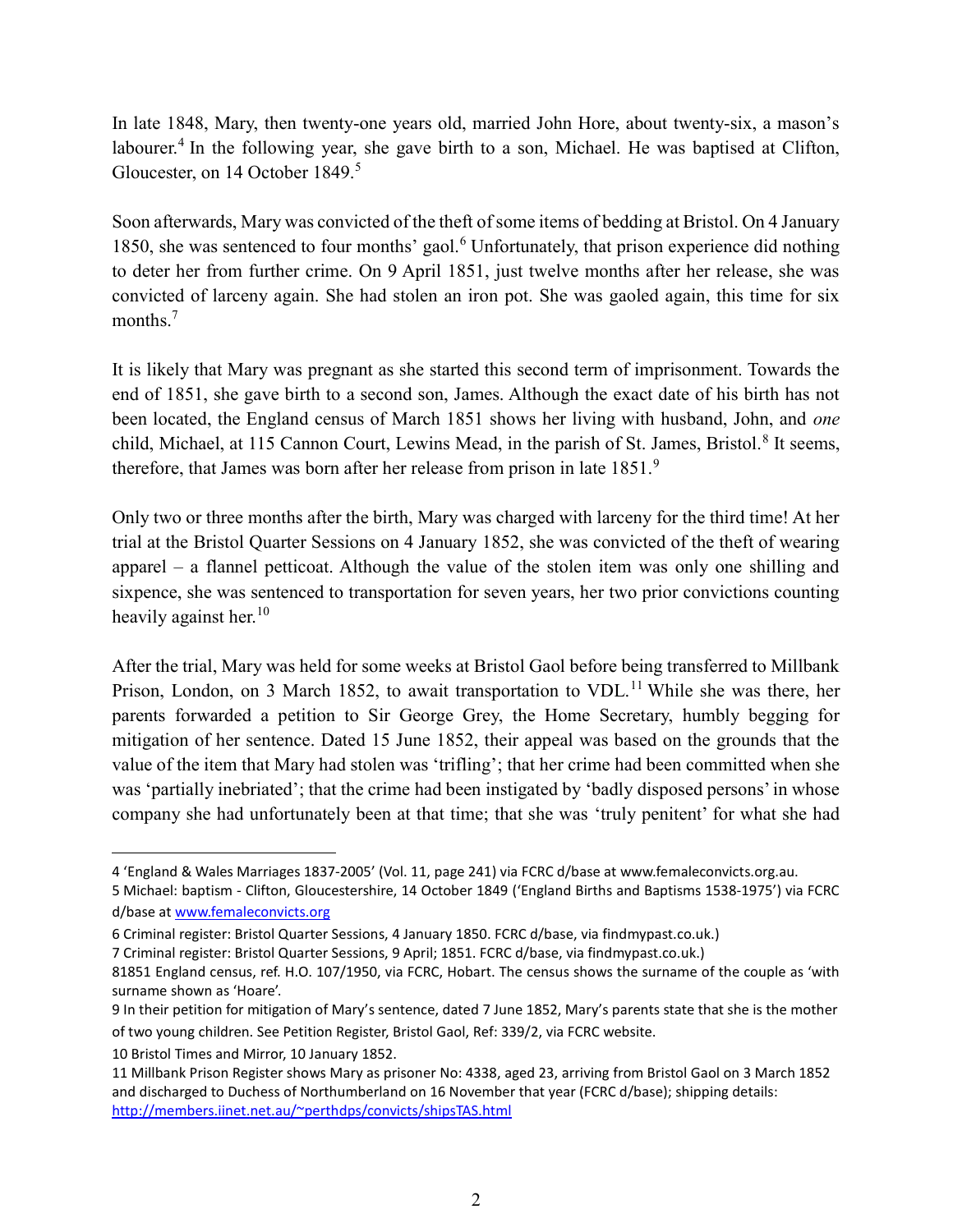done; and that she was the mother of two children of 'tender age'. The petition concluded with the plea that Mary be allowed to serve her sentence in England if mitigation of it was not 'practicable'. The Home Secretary was unmoved by the request. Informed by prison authorities that Mary had been convicted twice before and that her gaol report indicated that her character was 'bad', he decided that the sentence of the court should stand.<sup>12</sup>

A few weeks later, Mary was put aboard Duchess of Northumberland which, with a total of 219 female prisoners and thirty-four children that they had been given permission to take with them sailed from Woolwich on 28 November 1852 and, after 144 days at sea, reached Hobart on 21 April 1853. One of the children was Mary's eldest son, Michael, who was then three years old. It is possible that her younger son, James, was also aboard when the ship departed but there is some doubt that that! $13$ 

At Hobart, Charles Smith, surgeon-superintendent aboard the vessel, noted in his medical journal that three of the women had died during the voyage, two from hepatitis and one from diarrhoea. Eight others were hospitalised as soon as the ship berthed. Most of the women had 'suffered a good deal' from sea-sickness. Nevertheless, Smith considered that the number who had been treated for more serious illnesses was 'unusually small, being altogether sixty-one'. Mary had been one of them. Suffering from a fever, she had reported ill on 12 February 1853. She had been fifteen days on the sick list before making a full recovery.<sup>14</sup>

Surgeon Smith wrote nothing in his journal about the children who had accompanied their mothers to VDL other than that 'several' of them had died of teething problems. Unfortunately, he seems not to have recorded their names - and that has given rise to doubt about whether Mary had both of her sons with her or only one of them. Her younger boy, James, was not on board when the ship reached Hobart.<sup>15</sup> Had Mary left him in England? Did he die on the voyage out? There is evidence to support both possibilities.<sup>16</sup>

An account of the voyage kept by the ship's purser, Gilbert James Inglis, suggests that Mary had two children with her. On 5 January 1853, he wrote in his diary that:

Mary Hore abused Mrs. Barber, the matron, in sound terms in some unintelligible dialect – a very good job it was for I dare say it was not very complimentary and she was confined in 'The Box' [a structure about six feet high by two feet square, erected on the deck of the ship, where prisoners could be confined in isolation as punishment

<sup>12</sup> Petition Register, Bristol Gaol, Ref: 339/2, via FCRC website.

<sup>13</sup> http://members.iinet.net.au/~perthdps/convicts/shipsTAS.html

<sup>14</sup> https://discopvery.nationalarchives.gov.uk/details/r/C11542119, medical journal of Duchess of Northumberland, convict ship from 16 November 1852 to 21 April 1853 - Reference: ADM 101/254/1C, accessed 20 July 2020.

<sup>15</sup> Indent: CON15/1/8, image 80. 16 Medical journal of Charles Smith: https://discovery.nationalarchives.gov.uk/details/r/C11542119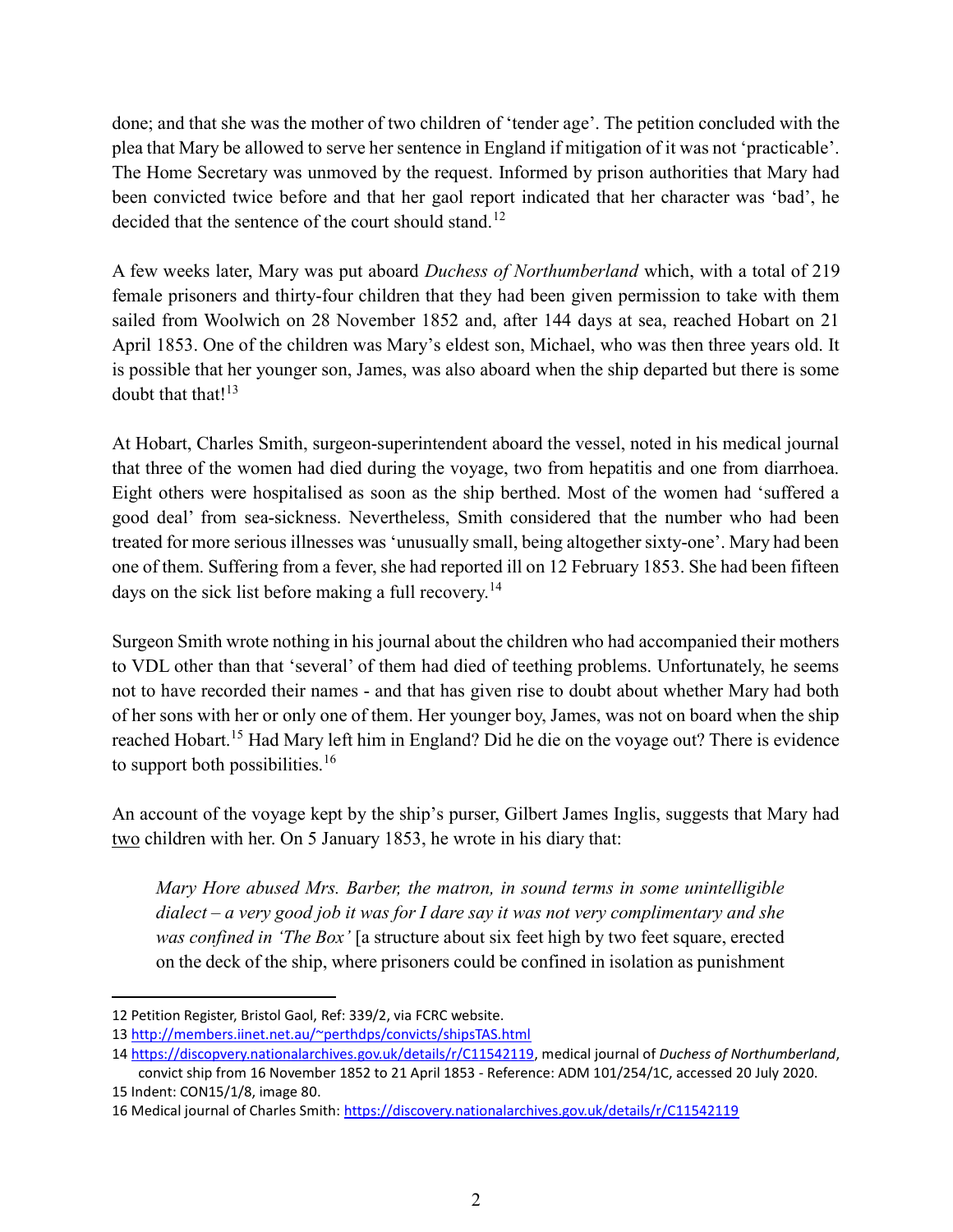for misdemeanours] which not being sufficiently strong for the purpose intended, she broke open, upon which it was found necessary to fasten it together with chain right around it. As she had <u>two</u> children to attend to she was allowed to go below at night.<sup>17</sup>

Confusingly, however, Inglis mentioned elsewhere in his diary that many of the children had travelled long distances to join their mothers before the ship left England: 'Several children came to the ship … from different workhouses in the kingdom … Some of them came from a long way; one from Gloucester and another from Lancashire'.<sup>18</sup> Surely the 'one from Gloucester' was a reference to Mary's son – but why did Inglis not write 'two from Gloucester' if both sons had sailed with her?

More recently, Christine Woods, whose book '*The Last Ladies*' (2004) described the voyage of Duchess of Northumberland and the lives of the female convicts who arrived on it in 1853, seemed similarly uncertain about whether Mary had both sons with her. Transcribing purser Inglis's journal and adding biographical material on the prisoners, Woods includes the passage from Inglis's diary in which he describes Mary's punishment in 'The Box' but lists Mary as having only one son – Michael - in the biographical notes.<sup>19</sup>

At Hobart, the authorities also noted that Mary was a married woman with one son, Michael, who was three years old. She was described as being twenty-six years old, five feet and two inches (about 157 cms) tall, with a fair complexion, a pock-pitted face, dark hair and hazel eyes.<sup>20</sup> She was a Catholic. She could read and write. Her convict trade was 'housemaid'.<sup>21</sup>

On 27 April 1853, just a week after her arrival, Mary admitted Michael to the Queen's Orphan School (QOS), Hobart.<sup>22</sup> It would be interesting to know what impelled her to do that just a week after bringing him - with great difficulty, no doubt – half way around the globe? Was she coerced into doing it? Did she see it as the best way of securing a decent future for both of them, perhaps? In her own case, she might have known that she could obtain a more favourable position as a convict servant if she did not have a child with her; free settlers, who were obliged to house, feed and clothe their assigned servants in return for their unpaid labour, were generally reluctant to employ women with children. In Michael's case, Mary might have known that he would be provided with basic schooling at the QOS that she would not have been able to give him.

17 Inglis's diary: https://trove.nla.gov.au/work/235634472.

<sup>18</sup> Inglis, as quoted by Barry Files in "the Life and times of Eliza Webb Dore, 1829-1875' at https://www.femaleconvicts.org.au/docs/convicts/ElizaDore.pdf

<sup>19</sup> Woods, C. (2004). The Last Ladies: The Female Convicts Transported from England on the 'Duchess of Northumberland', November 1852-April 1853. Claremont, Tasmania: Published by the Author, p.127 and p.266; see https://trove.nla.gov.au/work/10620756.

<sup>20</sup> CON41/1/37, image 96.

<sup>21</sup> CON15/1/8, image 80.

<sup>22</sup> http://www.orphanschool.org.au/showorphan.php?orphan\_ID=2600; on the QOS Admission Register Mary's name is recorded as 'Margaret Hoare'. Michael's surname was recorded as 'Hoare'.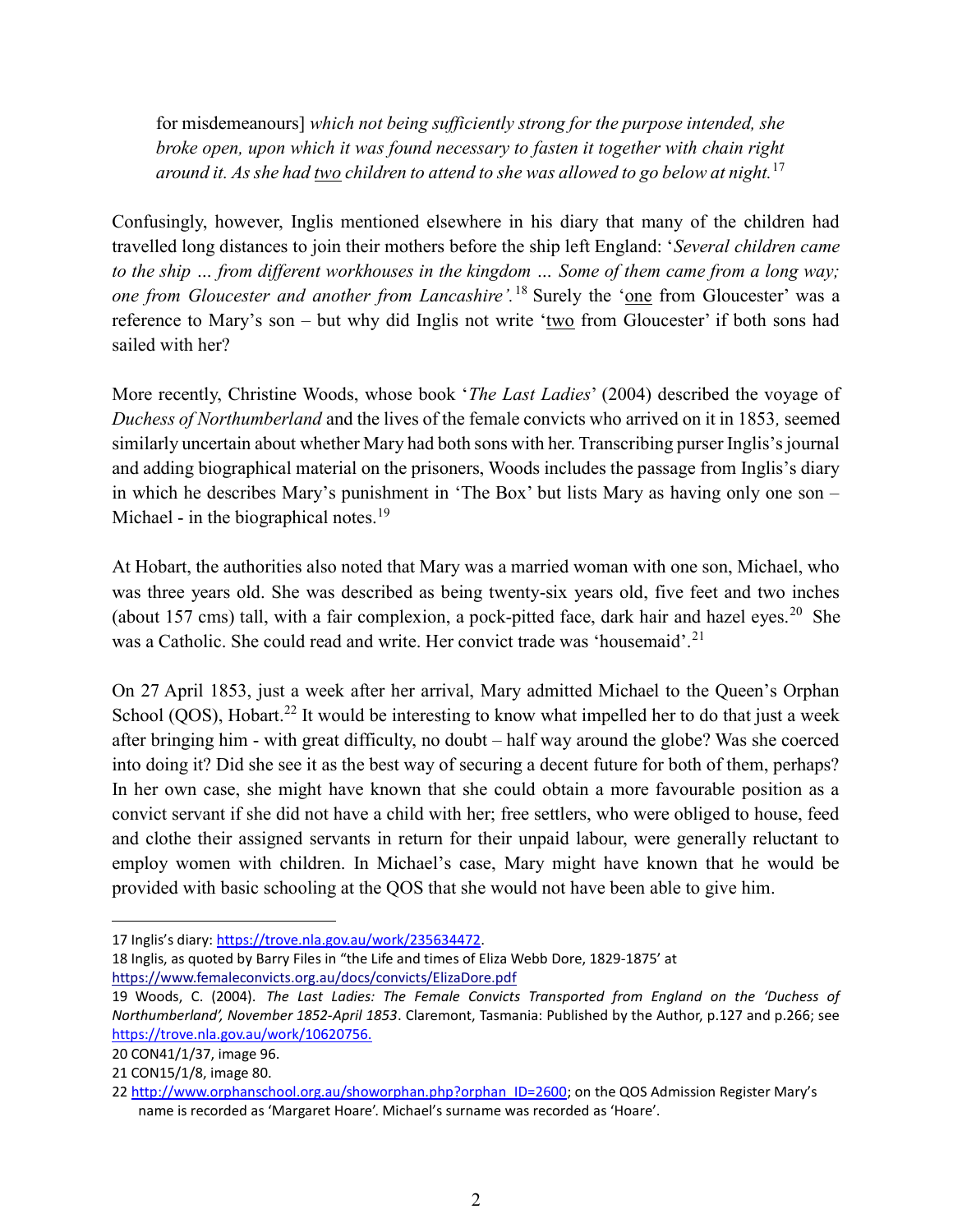Although conditions at QOS had been improved since its establishment in 1828, it was still an unpleasant place. The rooms were cold. Sanitation was poor, disease was rampant and mortality was high. Discipline was harsh. There were many instances of staff cruelty. Most of the so-called 'orphans' were the children of convict parents whose imprisonment and work for the convict system prevented them from caring for their children. Others were the children of the unemployed, destitute, or those that the authorities perceived to be leading immoral lives. It was thought that the best way to prevent the children from inheriting the 'stain' of their parents was to remove them, discipline them, and reform them. $^{23}$ 

Two days after Michael's admission, Mary was assigned as a servant to William Sellars, Elizabeth Street. Hobart.<sup>24</sup> A number of quite short assignments followed until August of that year when she committed her first offence in the colony. On 22 August 1853, she was charged with having absconded two weeks earlier from the service of a Mr. Cartwright of New Town. When apprehended, she was sentenced to imprisonment with hard labour for three months at the Female House of Correction (Cascades) at Hobart and ordered to serve an additional three months' probation before being eligible for assignment again.<sup>25</sup> When eventually re-assigned, however, it was not long before she absconded once more. This time, she was absent for only a day or two but she was punished by being sent to the cells at the House of Correction for fourteen days.<sup>26</sup>

And then, on 19 June 1855 - in another most puzzling facet of Mary's story – she gave birth at the House of Correction to a daughter whom she named Ellen. The circumstances in which the child was conceived is not known. The name of the father was not recorded. After the birth, Mary was assigned to the QOS as a servant but there is no evidence of her having the child with her or of it being admitted to the school. Had the child survived? Was she given up for adoption at birth? There are no answers to these questions yet. $27$ 

On 25 March 1856, while still employed at QOS, Mary was charged with disobedience of orders and sentenced to ten days' solitary confinement at the House of Correction. Afterwards, it was ordered, she was to serve another twelve months' probation before being eligible for another assignment.<sup>28</sup>

<sup>23</sup> http://www.orphanschool.org

<sup>24</sup> CON41/1/37, image 96.

<sup>25</sup> Absconding: Hobart Town Gazette, 30 August 1853; apprehension: Hobart Town Gazette, 9 September 1853; see also CON41/1/37, image 96.

<sup>26</sup> CON41/1/37, image 96. See also, Woods, op,cit., p.127.

<sup>27</sup> CON41/1/37, image 96; Ellen, birth: RGD33/1/6, No. 293, Hobart, 1856; mother's name shown on register as 'Mary Hoare'.

<sup>28</sup> CON41/1/37, image 96.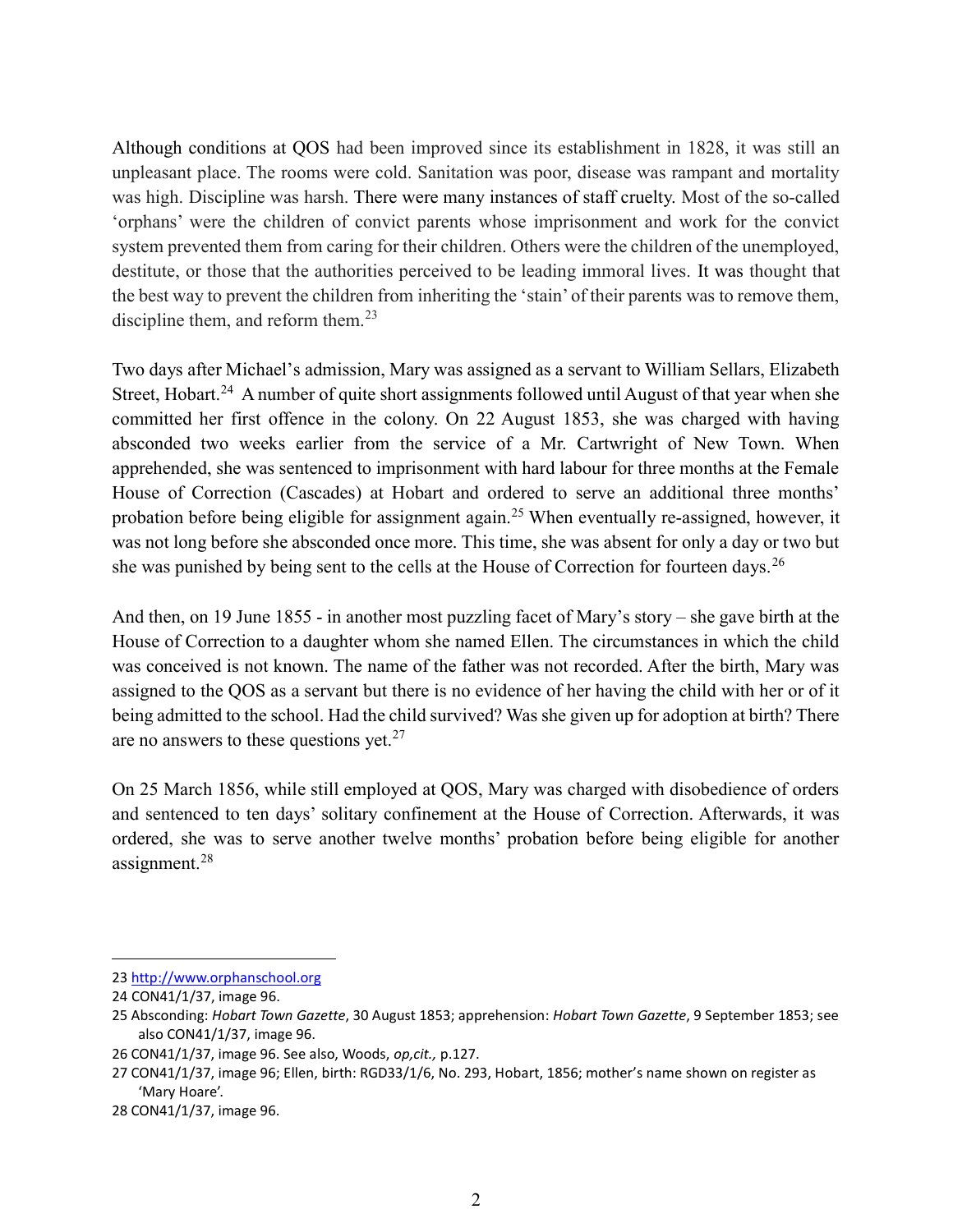On 15 July 1856, Mary was granted a ticket of leave – but even this failed to modify her attitude to authority. Just three days after the issuing of the ticket, she was charged with misconduct and ordered to serve another three months' imprisonment with hard labour.<sup>29</sup> On 1 December 1856 – now in the employ of a Mr. Pybus - she absconded again but was apprehended after only a short absence. For that offence, she was sentenced to three days' gaol with hard labour – and, not surprisingly, her ticket of leave was revoked. On 7 December 1857, now assigned in the Kingston district south of Hobart, she was charged with assault. Fortunate to escape further punishment, she was merely admonished for the incident. Apparently, the admonishment fell on deaf ears. On 27 December 1857, while still in the Kingston area – she was charged with creating a disturbance and sent to gaol for another fourteen days, to be served with hard labour.<sup>30</sup>

It was now almost six years since the conviction in England which had seen Mary transported to VDL but, despite the hardships and punishments she had endured, she was still far from willing to cooperate with her gaolers.

In fact, her most remarkable act of defiance was still to come!

On 6 January 1857, Mary absconded from the service of Mrs. Reynolds, Harrington Street, Hobart. It was her fourth absconding since her arrival in VDL. $31$  On each of the earlier occasions she had been apprehended fairly quickly but this time – incredibly - she managed to avoid capture, to escape from the colony and to return to England!

How she did it remains a complete mystery!

Adding to the mystery is the question of what Mary did with the children. If alive, baby Ellen would have been eighteen months old at this time. And what about Michael who would now have been about seven? Had Mary made a conscious decision to abandon him?

Evidence suggests that, by June 1860, Mary was back in England. Intriguingly, however, QOS records show that, on 7 November 1860, almost three years after Mary had absconded from the service of Mrs. Reynolds, Michael was 'discharged to his mother'! A note in the QOS register adds: 'Mother now free'.<sup>32</sup> But could it possibly be correct that Michael was discharged to his mother? It seems not!

Documents at Salop County Prison, England, show that in June 1860, a woman calling herself 'Margaret Dougherty', who was known to have already served a seven-year sentence for the theft

<sup>29</sup> Ticket of leave: Hobart Town Gazette, 15 July 1856.

<sup>30</sup> CON41/1/37, image 96.

<sup>31</sup> CON41/1/37, image 96.

<sup>32</sup> www.orphanschool.org.au/showorphan.php?orphan\_ID=2600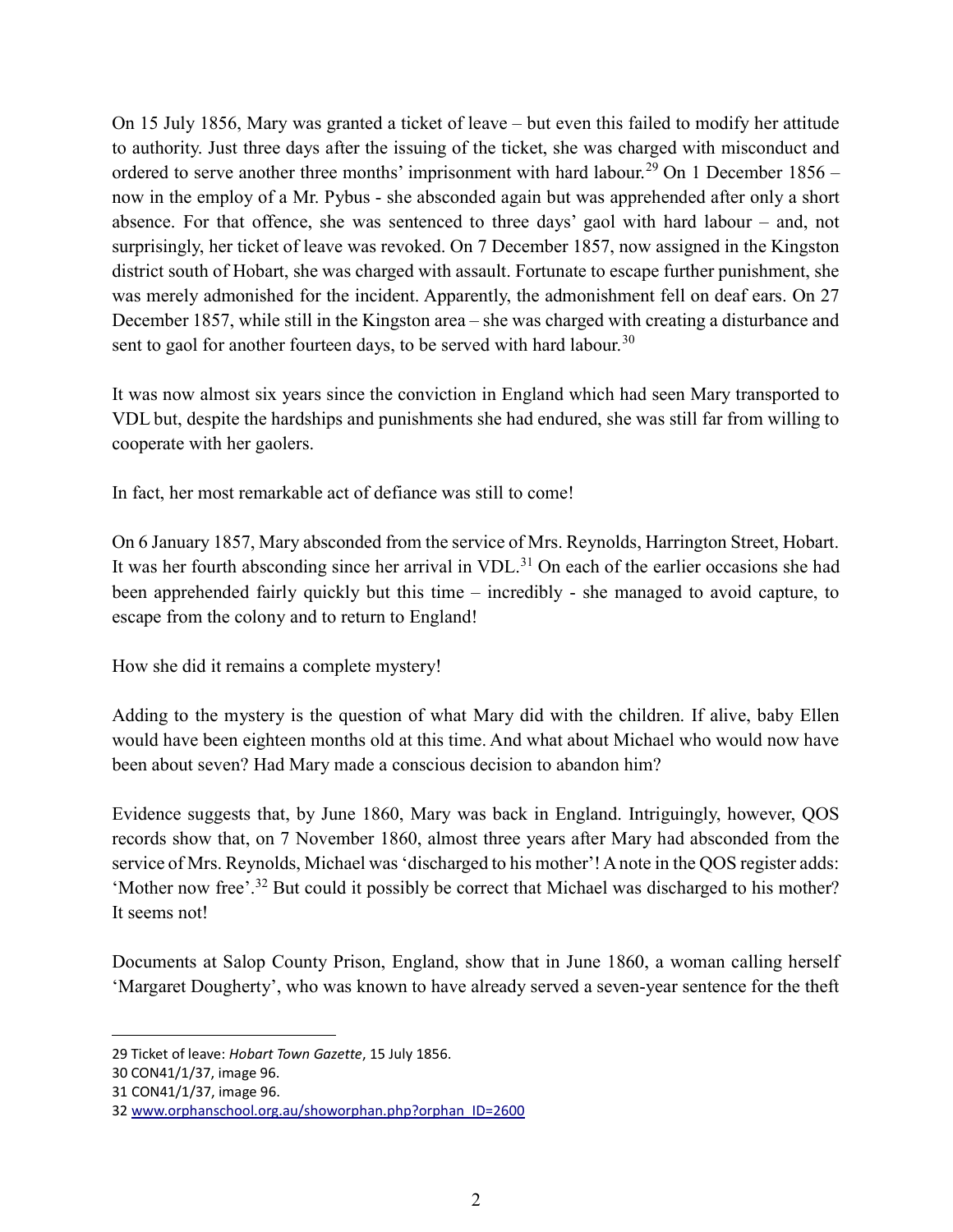of apparel at Bristol in 1852, was gaoled for twenty-one days for vagrancy. In July 1860, she was gaoled for two months on another vagrancy charge. And in September 1860, she was gaoled for twenty days after being arrested for assaulting police. $33$ 

These documents leave no doubt that this 'Margaret Dougherty' was, in fact, Mary Hore.

On 15 December 1860, just two weeks after Michael's supposed discharge to his mother in Hobart, this report appeared in the Staffordshire Advertiser (England):

A man and woman who gave their names as John Hore and Margaret Dougherty were committed for trial at the next Shropshire QS for picking the pocket of Martha, the wife of John Lawrence, of a purse and money whilst in the market at Drayton on the 5th inst  $34$ 

At the General Quarter Sessions of the Peace at Shrewsbury, Salop County, England, on 31 December 1860, the court heard that Margaret Dougherty was also known as 'Bridget Cosgrove' and 'Mary Hore'. Found guilty of the theft at the Drayton market, she was sentenced to seven years' imprisonment. John Hore was sentenced to four years' gaol for his part in the crime.<sup>35</sup>

In its report of the court hearing on 5 January 1861, the Wellington Journal and Shrewsbury News gave further details of the crime and explained why John Hore had received a lesser sentence:

Joseph Hore (27) was charged with stealing a purse containing 1s 10d [one shilling and ten pence], the property of John Lawrence, at Drayton-in-Hales, or of receiving the same with a guilty knowledge. Margaret Dougherty alias Bridget Cosgrove alias Riley pleaded guilty to this charge. Previous convictions against both prisoners were proved, the female having been several times imprisoned and once transported for seven years. Dougherty received a sentence of seven years and Hore four years' penal servitude.<sup>36</sup>

Reference in the report to 'Margaret Dougherty' having been 'once transported for seven years' provides further evidence that Margaret Dougherty and Mary Hore were one and the same person.

<sup>33</sup> File No. 339/2, Criminal Register, Salop County, via FCRC researchers Eileen Ball and Colette McAlpine. 'Salop' is an abbreviation for 'Shropshire' but used only in writing.

<sup>34</sup> Staffordshire Advertiser', 15 December 1860, via notes per FCRC researchers Eileen Ball and Colette McAlpine.

<sup>35</sup> Criminal Register, Salop County, via FCRC researchers Eileen Ball and Colette McAlpine. 'Salop' is an abbreviation for 'Shropshire' but used only in writing.

<sup>36</sup> Wellington Journal, Shrewsbury News (Wellington, Shropshire, England), 5 January 1861 vie Eileen Ball and Colette McAlpine, FCRC researchers.